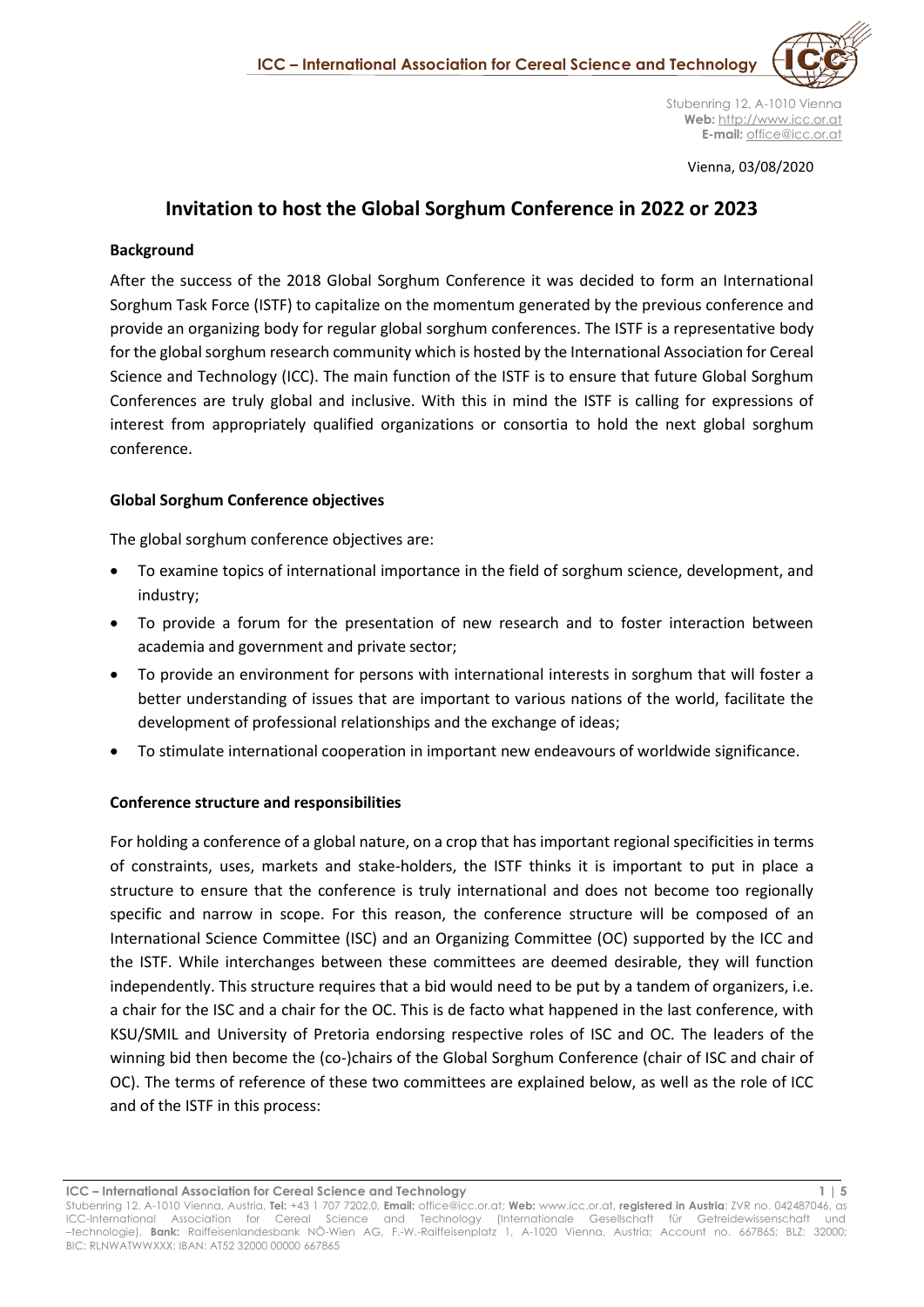

### The International Association for Cereal Science and Technology (ICC)

ICC, on behalf of the ISTF, will assist the organisation of the  $2<sup>nd</sup>$  International Sorghum Conference by focusing on logistical issues. ICC will provide a conference management software which will allow online registration and abstract submission as well as review and many other features. ICC will be responsible for activities, such as delegate registration, practical abstract handling, international marketing, and communicating with delegates, abstract submitters and reviewers, sponsor handling and on other practical issues. Furthermore, ICC connects the OC and ISC to relevant ICC members, committees, and networks, enabling them to develop a high-quality scientific programme.

### International Sorghum Task Force (ISTF)

The International Sorghum Task Force focusses on maintaining a high scientific standard and ensuring the continuation, further development, and success of the International Sorghum Conference in the future. Throughout the process of organising the conference event, from the bid to the evaluation survey, the International Sorghum Task Force ensures that all activities are in line with its global mission and goals.

To ensure that objectives and targets are met, ISTF is involved in the planning and management of the conference with the PCO. Furthermore, the ISTF monitors the proper and consistent use of the conference brand and safeguards its reputation and longevity.

More details on the ISTF are available on the ICC webpage under [https://www.icc.or.at/general](https://www.icc.or.at/general-information-about-icc/our-task-forces)[information-about-icc/our-task-forces.](https://www.icc.or.at/general-information-about-icc/our-task-forces)

### International Science Committee (ISC)

The ISC is responsible for developing a comprehensive and well-balanced scientific programme of highquality. The ISC reviews abstract submissions according to the pre-defined review criteria, process, and timeline. The ISC is responsible for assembling a panel of reviewers of submitted abstracts. The ISC´s activities include the preparation of the programme, coordinating abstract submission and the review process, which in turn will be the basis to defining the session scopes and the oral and poster presentations. In addition, the ISC can also suggest topics and invited speakers. The international and local members of the International Scientific Committee are appointed by the chair of the ISC and the chair of the OC. This committee is endorsed by ICC and the ISTF.

The chair and a draft list of proposed members of the ISC should be provided as part of the bidding document. The committee should be composed of at least 6 members but not more than 10 including the chair.

The committee should be appropriately balanced to meet the following criteria:

• The chair must have international standing in the global research community with experience of working on program committees of international conferences. It is not essential that they are members of the host organization.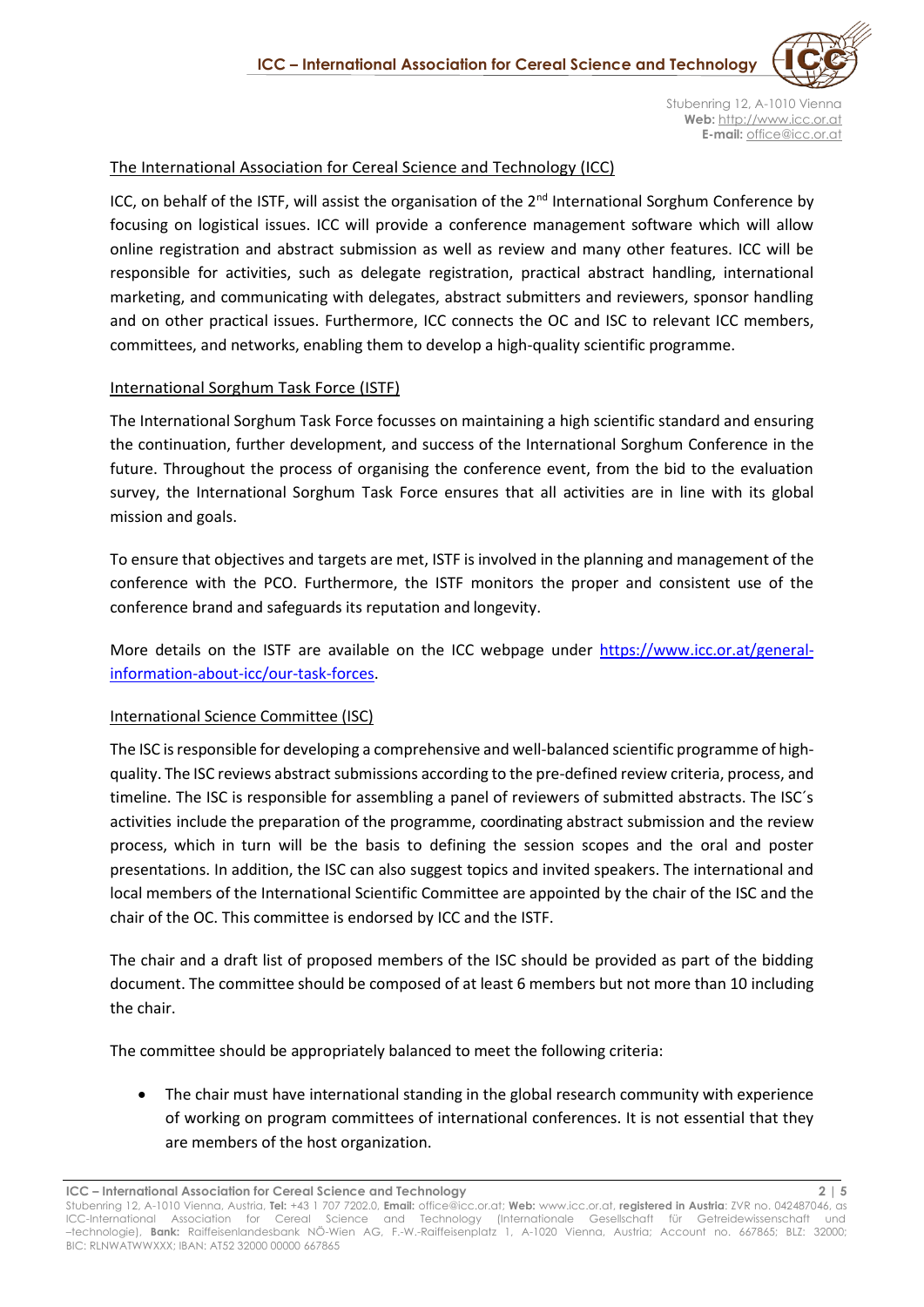

 Stubenring 12, A-1010 Vienna **Web:** [http://www.icc.or.at](http://www.icc.or.at/) **E-mail:** office@icc.or.at

- The committee members should be selected to
	- ensure an acceptable gender balance
	- o provide an acceptable representation from sorghum growing countries
	- $\circ$  provide an appropriate representation of the relevant disciplines
	- o ensure representation from both developed and developing countries
	- o if possible include a representative of the private sector

# Organizing Committee (OC)

The OC oversees the local organization, which includes deciding on the conference venue, date, logistical aspects, field visits, etc. The organization of the conference will appoint sub-organization committees (sponsorship, training, exposition, media relation, etc. …). These will be decided by the OC in consultation with the ISC. The conference is a unique opportunity for the OC to showcase their institution's expertise and the developments in the field of sorghum in their region. Therefore, the OC will have the important role of connecting the specificities of sorghum science locally to the ISC. The scientific and educational programme will also strongly determine the success of the conference. Therefore, the OC will be in charge of ensuring ways to bring in regional students and young scientists to the conference. The OC consists of a chair and co-chair and a number of active national and international members. The OC is supported by the ISTF and ICC, who act as a repository of knowledge and experience from past conferences, particularly on previous successful strategies to ensure the global nature of the sorghum conference.

# **Financial responsibility for the conference**

The financial responsibility for the conference will lie with the designated host. Any pre-payments, any financial risks, losses as well as any profits gained shall remain with the local host. All international and regional sponsorship of the 2<sup>nd</sup> International Sorghum Conference must go into the conference budget handled by the financial responsible body and serve to cover costs incurred by the event.

As contribution to the service, time, travel, and other incurred expenses related to the preparation and the implementation of the 2<sup>nd</sup> International Sorghum Conference, the designated conference host will provide ICC and the ISTF the following financial contribution:

- A net return of 10% of the registration fee per participant, with a minimum payment of 10,000 EUR (excl. VAT). Any surplus from this contribution shall serve the ISTF for its future work.

Neither the ISTF nor ICC can be made liable for any financial losses or legal disputes and will not be liable for staff, internal institutional arrangements and costs related or unrelated to the conference activities.

# **Bidding process timelines**

The bid process consists of two rounds. The first round requires interested organisations to submit an Expression of Interest (EoI) of no more than 5 pages to [office@icc.or.at.](mailto:office@icc.or.at) The organisations of the shortlisted top three EoI's will be selected within 3 weeks and be invited to submit a full proposal.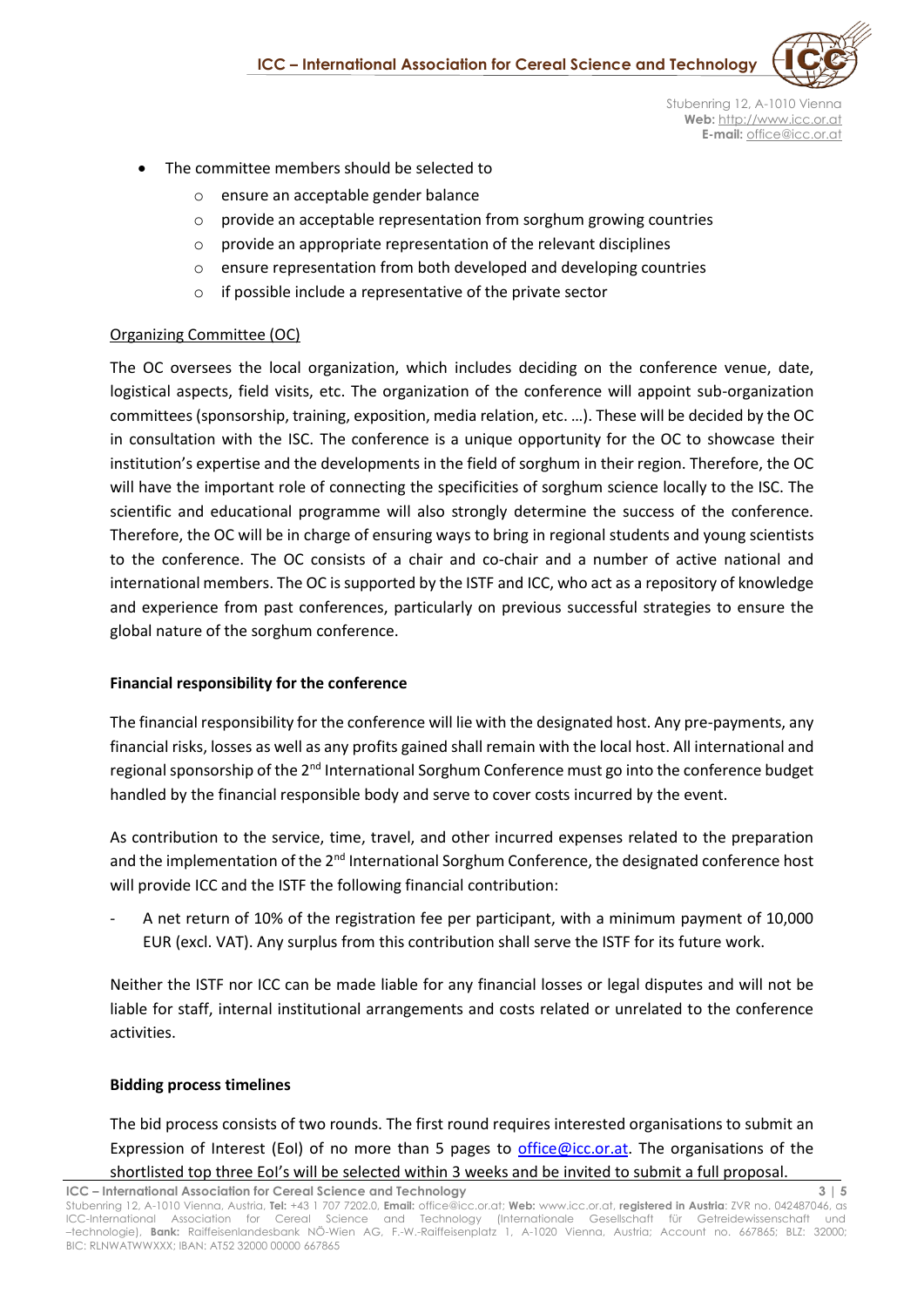

- Submit EoI to [office@icc.or.at](mailto:office@icc.or.at) by 30<sup>th</sup> of Sept. 2020
- Shortlisted EoI selected by the ISTF and shortlisted applicants informed by  $20<sup>th</sup>$  of Oct. 2020
- Shortlisted applicants are required to submit full proposals submitted by  $31^{st}$  of Dec. 2020
- Successful and unsuccessful bidders will be informed by 22<sup>nd</sup> Jan. 2021

### **Expression of Interest requirements**

The Expression of Interest should not exceed 5 pages and must provide:

- A description of the organization(s) hosting the conference and with compelling evidence that it is aligned to the goals of the conference and has the capacity to run a professional scientific conference.
- A list of key individuals involved in the conference including their role in the conference organisation. One-page CVs should be provided for the chair of the OC and the ISC demonstrating their suitability for the role.
- Evidence of sufficient financial and other support to ensure the conference's success.
- Information about the potential venue location(s) where the conference will take place including the availability of suitable accommodation and venues and information about access to the conference venue from international destinations (including visa requirements).
- A brief overview of the prospective scientific program including main sessions and conference themes.

### **Full proposal requirements**

ISTF will evaluate the submitted applications. All bidding parties will be informed whether they are shortlisted. Successful applicants will be invited to submit a full proposal application. The preparation of the full proposal is by invitation only and the ISTF will select the winning bid according to the following criteria:

# **Part I – the institution's reputation and capacity to host the conference and the calibre, and experience of the proposed OC and ISC chairs**

- Demonstrated alignment between the institution´s goals in running the conference and the conference´s main nature and objectives.
- Demonstrated capacity of the host organization to run a professional scientific conference of a global nature.

**ICC – International Association for Cereal Science and Technology 4 | 5**

Stubenring 12, A-1010 Vienna, Austria, **Tel:** +43 1 707 7202.0, **Email:** [office@icc.or.at;](mailto:office@icc.or.at) **Web:** [www.icc.or.at,](http://www.icc.or.at/) **registered in Austria**: ZVR no. 042487046, as ICC-International Association for Cereal Science and Technology (Internationale Gesellschaft für Getreidewissenschaft und –technologie), **Bank:** Raiffeisenlandesbank NÖ-Wien AG, F.-W.-Raiffeisenplatz 1, A-1020 Vienna, Austria; Account no. 667865; BLZ: 32000; BIC: RLNWATWWXXX; IBAN: AT52 32000 00000 667865